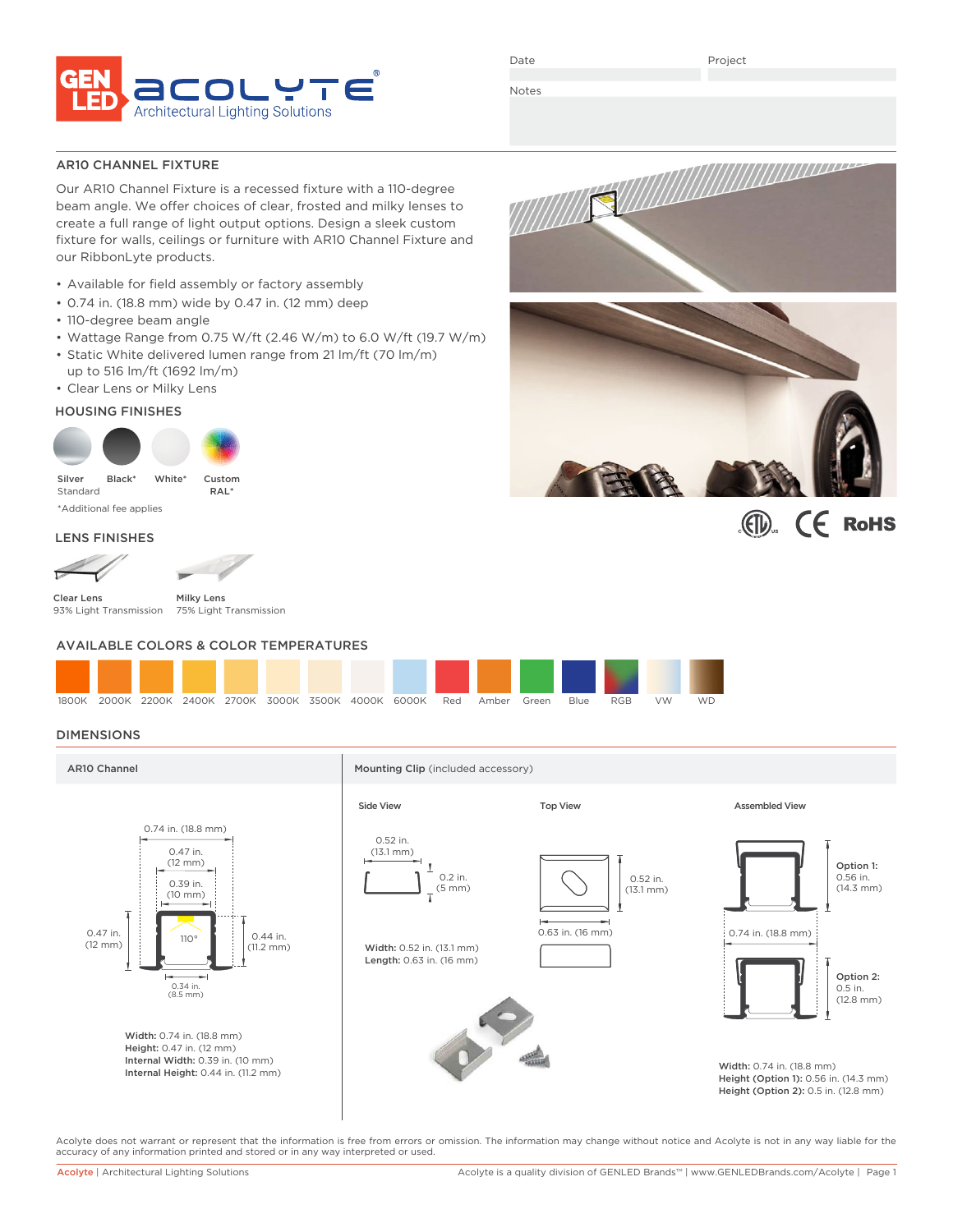

### SPECIFICATIONS

| Beam Angle                   | 110°                                                                                                                                                                                                                                                                                                                                                                                                     |
|------------------------------|----------------------------------------------------------------------------------------------------------------------------------------------------------------------------------------------------------------------------------------------------------------------------------------------------------------------------------------------------------------------------------------------------------|
| Lens Type                    | Clear Lens, Milky Lens                                                                                                                                                                                                                                                                                                                                                                                   |
| Length                       | Channel is sold by the foot and cut to your exact desired length. Required amount of mounting clips included.                                                                                                                                                                                                                                                                                            |
| <b>Operating Voltage</b>     | 24 <sub>V</sub>                                                                                                                                                                                                                                                                                                                                                                                          |
| Dimming                      | MLV / 0-10 Volt / Lutron Hi-Lume 1% dimming & Hi-Lume Premier 0.1% L3D0 LED drivers / Lutron VIVE code compliance available<br>/ ELV / DALI                                                                                                                                                                                                                                                              |
| <b>Operating Temperature</b> | -40° F to 158° F (-40° C to 70° C)                                                                                                                                                                                                                                                                                                                                                                       |
| Colors                       | 1800K, 2000K, 2200K, 2400K, 2700K, 3000K, 3500K, 4000K, 6000K, Red, Amber, Green, Blue, VW<br>(1800K, 2000K, 2200K only available in IP20)                                                                                                                                                                                                                                                               |
| CRI                          | 90+ CRI (Static white only)                                                                                                                                                                                                                                                                                                                                                                              |
| Lamp Life                    | L70 at 50,000 Hours                                                                                                                                                                                                                                                                                                                                                                                      |
| MacAdam Ellipses (SDCM)      | 2-Step Binning (For Static White LEDs only)                                                                                                                                                                                                                                                                                                                                                              |
| Certifications               | ETL Listed: UL 2108 Issued: 2004/02/27 Ed: 1 Rev: 2014/02/24 Low Voltage Lighting Systems<br>CSA C22.2#9.0 Issued: 1996/06/01 Ed: 1 (R2011) General Requirements for Luminaries;<br>with Gen. Inst. 1: 1997, Gen Inst. 2: 1998. ROHS compliant UL 2108 - Low Voltage Lighting Systems<br>UL 8750 - Light Emitting Diode (LED) Equipment for Use in Lighting Products UL 1598 / CSA 250.0-08 - Luminaires |

### ACCESSORIES





Acolyte does not warrant or represent that the information is free from errors or omission. The information may change without notice and Acolyte is not in any way liable for the<br>accuracy of any information printed and sto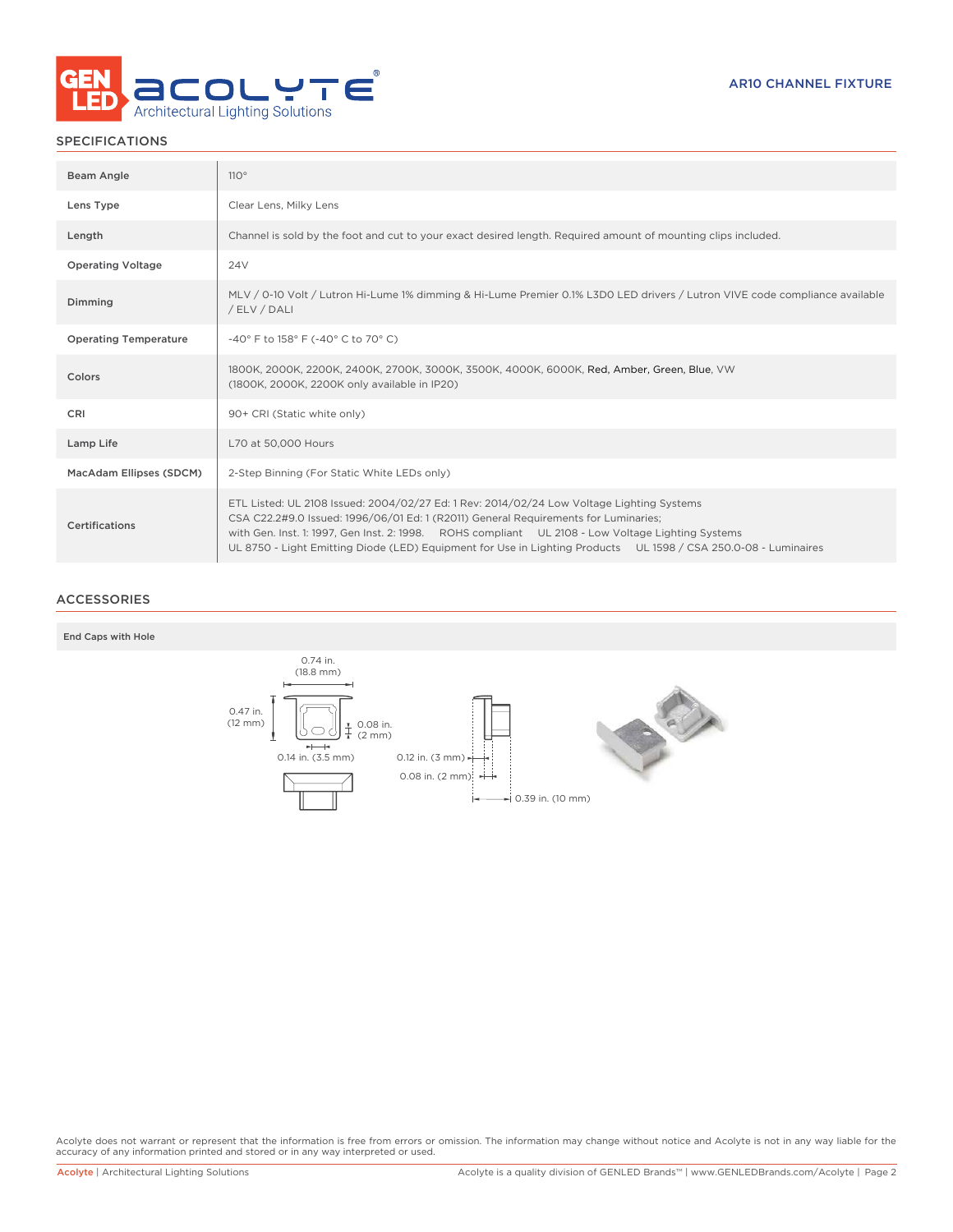

### ORDERING GUIDE

# **STEP 1 Complete Channel Part Number**

| CHANNEL                      | <b>LENS</b>    | <b>HOUSING COLOR</b> |                                                     |
|------------------------------|----------------|----------------------|-----------------------------------------------------|
| CHAR <sub>10</sub>           |                |                      |                                                     |
| <b>CHAR10 - AR10 Channel</b> | C - Clear Lens |                      | SV - Silver WH - White                              |
|                              | M - Milky Lens |                      | <b>BK</b> - Black Consult factory for custom colors |



## **STEP 2 Complete RibbonLyte Part Number**

| CATEGORY                                | CRI                                                   | <b>RIBBON TYPE &amp; IP RATING</b>         |                           |
|-----------------------------------------|-------------------------------------------------------|--------------------------------------------|---------------------------|
| <b>RB</b>                               |                                                       |                                            |                           |
| <b>RB</b> - RibbonLyte                  | <b>0</b> - Static Color, Color Changing               | SWS220 - Static White Series 2 IP20        | VWS220 - VW Series 2 IP20 |
|                                         | 90 - 90+ CRI Static White                             | SWS265 - Static White Series 2 IP65        | VWS265 - VW Series 2 IP65 |
|                                         |                                                       | <b>SCS220</b> - Static Color Series 2 IP20 |                           |
| RibbonLyte can NOT be cut in the field. | NOTE: To ensure waterproofing standards are met, IP65 | SCS265 - Static Color Series 2 IP65        |                           |

| <b>WATTAGE</b>                                                        | COLOR      |                                                        |
|-----------------------------------------------------------------------|------------|--------------------------------------------------------|
|                                                                       |            |                                                        |
| 0.75 - 0.75 W/ft (2.46 W/m - Static White, Static Color)              | 18 - 1800K | R - Red                                                |
| 1.0 - 1.0 W/ft $(3.3 W/m - Variable White)$                           | 20 - 2000K | A - Amber                                              |
| 1.5 - 1.5 W/ft (4.9 W/m - Static White, Static Color)                 | 22 - 2200K | G - Green                                              |
| 2.2 - 2.2 W/ft (7.2 W/m - Static White, Static Color)                 | 24 - 2400K | $B - Blue$                                             |
| 3.0 - 3.0 W/ft (9.8 W/m - Static White, Static Color, Variable White) | 27 - 2700K | <b>VW</b> - Variable White                             |
| 4.4 - 4.4 W/ft (14.4 W/m - Static White, Static Color)                | 30 - 3000K | Z - Undecided**                                        |
| 6.0 - 6.0 W/ft (19.7 W/m - Variable White)                            | 35 - 3500K | ** For quotes only. Must be chosen before final order. |
|                                                                       | 40 - 4000K |                                                        |
|                                                                       | 60 - 6000K |                                                        |

| <b>CONNECTION OPTIONS</b> (See diagrams on the right) |                                     | Custom Length (ft.) | $1.$ (Default)                                                     | <u>.</u> | J.                                                                                                                                                                                                                                                                                                                                                                                                                                                                                    | 4.                                                                                                                                                                                                                                                                                                                                                                                                                                                                                                                                                 |
|-------------------------------------------------------|-------------------------------------|---------------------|--------------------------------------------------------------------|----------|---------------------------------------------------------------------------------------------------------------------------------------------------------------------------------------------------------------------------------------------------------------------------------------------------------------------------------------------------------------------------------------------------------------------------------------------------------------------------------------|----------------------------------------------------------------------------------------------------------------------------------------------------------------------------------------------------------------------------------------------------------------------------------------------------------------------------------------------------------------------------------------------------------------------------------------------------------------------------------------------------------------------------------------------------|
|                                                       |                                     |                     |                                                                    |          | $-$                                                                                                                                                                                                                                                                                                                                                                                                                                                                                   | asii<br>$\begin{tabular}{c} \top \end{tabular} \begin{tabular}{c} \top \end{tabular} \begin{tabular}{c} \top \end{tabular} \begin{tabular}{c} \top \end{tabular} \end{tabular} \begin{tabular}{c} \top \end{tabular} \begin{tabular}{c} \top \end{tabular} \end{tabular} \begin{tabular}{c} \top \end{tabular} \end{tabular} \begin{tabular}{c} \top \end{tabular} \begin{tabular}{c} \top \end{tabular} \end{tabular} \begin{tabular}{c} \top \end{tabular} \end{tabular} \begin{tabular}{c} \top \end{tabular} \begin{tabular}{c} \top \end{tab$ |
| 1 - End Feed Bare Wire Connection                     | 4 - End Feed with IP67 Male Coupler |                     | Wire Length for 1, 2, 3:<br>Standard 12 in. / Custom up to 20 feet |          |                                                                                                                                                                                                                                                                                                                                                                                                                                                                                       | Wire Length for 4:<br>Standard 12 in. / Custom up to 20 feet                                                                                                                                                                                                                                                                                                                                                                                                                                                                                       |
| 2 - Back Feed Bare Wire Connection                    | 5 - Soldered Daisy Chain            |                     |                                                                    |          |                                                                                                                                                                                                                                                                                                                                                                                                                                                                                       |                                                                                                                                                                                                                                                                                                                                                                                                                                                                                                                                                    |
| <b>3</b> - Side Feed Bare Wire Connection             | 6 - Daisy Chain With IP67 Couplers  |                     |                                                                    |          | 6.                                                                                                                                                                                                                                                                                                                                                                                                                                                                                    | r Nər                                                                                                                                                                                                                                                                                                                                                                                                                                                                                                                                              |
|                                                       |                                     |                     | AAR on the country from the                                        |          | $\mathbf{A} \cdot \mathbf{B} \cdot \mathbf{A} \cdot \mathbf{A} \cdot \mathbf{A} \cdot \mathbf{A} \cdot \mathbf{A} \cdot \mathbf{A} \cdot \mathbf{A} \cdot \mathbf{A} \cdot \mathbf{A} \cdot \mathbf{A} \cdot \mathbf{A} \cdot \mathbf{A} \cdot \mathbf{A} \cdot \mathbf{A} \cdot \mathbf{A} \cdot \mathbf{A} \cdot \mathbf{A} \cdot \mathbf{A} \cdot \mathbf{A} \cdot \mathbf{A} \cdot \mathbf{A} \cdot \mathbf{A} \cdot \mathbf{A} \cdot \mathbf{A} \cdot \mathbf{A} \cdot \mathbf{$ |                                                                                                                                                                                                                                                                                                                                                                                                                                                                                                                                                    |

Wire Length for 5: Standard 3 in. / Custom up to 3 feet

Wire Length for 6: Standard 3 in. / Custom up to 18 in.



## **STEP 3 Complete Assembly Option & Length**

ASSEMBLY OPTION LENGTH (Standard factory assembled length up to 78 in. / 2 m)

FI - Field Assembly

FA - Factory Assembly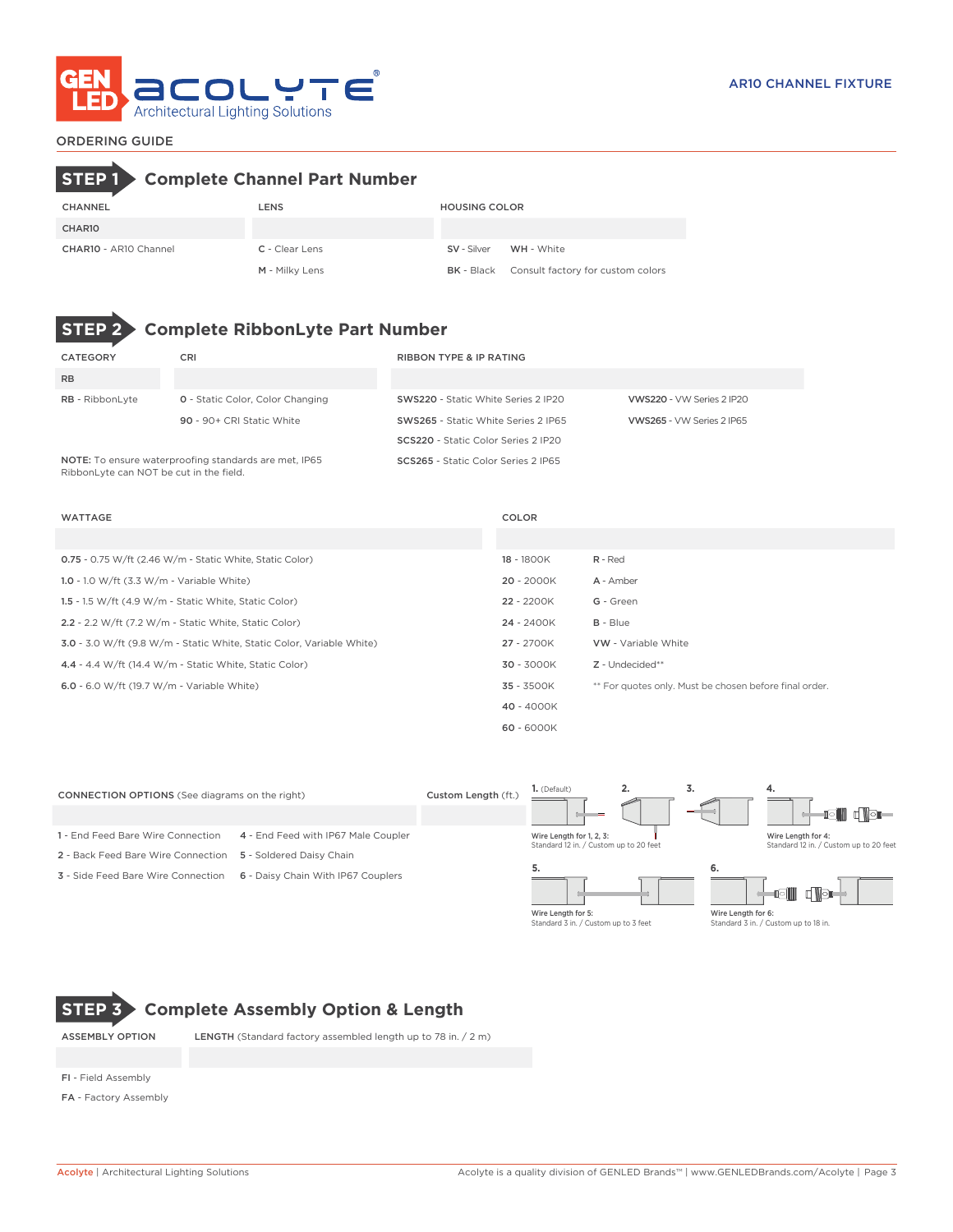

### RIBBONLYTE SPECIFICATIONS & COMPATIBILITY

| Available<br>Wattages | Cuttable<br>Length       | LED<br>Pitch               | Color<br>Temp. | Im/W<br>without | <b>Delivered Lumens</b><br>with Clear Lens | <b>Delivered Lumens</b><br>with Milky Lens | Max<br>Length              |              | Compatible<br>with Channel |             |
|-----------------------|--------------------------|----------------------------|----------------|-----------------|--------------------------------------------|--------------------------------------------|----------------------------|--------------|----------------------------|-------------|
|                       |                          |                            |                | Lens            | (lm/ft / lm/m)                             | (lm/ft / lm/m)                             |                            | <b>IP20</b>  | <b>IP65</b>                | <b>IP68</b> |
|                       |                          |                            | 1800K          | 84              | 59 / 192                                   | 47/155                                     |                            |              |                            |             |
|                       |                          |                            | 2000K          | 99              | 69 / 227                                   | 56 / 183                                   |                            |              |                            |             |
|                       |                          |                            | 2200K          | 109             | 76 / 249                                   | 61 / 201                                   | IP20:                      |              |                            |             |
| 0.75                  |                          |                            | 2400K          | 113             | 79 / 259                                   | 64/209                                     | 49 ft                      |              |                            |             |
| <b>Static White</b>   | 1.97 in.<br>$(50$ mm $)$ | 48 LEDs/ft<br>(160 LEDs/m) | 2700K          | 123             | 86 / 281                                   | 69 / 227                                   | (15 m)                     | $\checkmark$ | ✓                          |             |
| Series <sub>2</sub>   |                          |                            | 3000K          | 123             | 86 / 281                                   | 69 / 227                                   | IP65:<br>32.8 ft           |              |                            |             |
|                       |                          |                            | 3500K          | 130             | 91 / 297                                   | 73/240                                     | (10 m)                     |              |                            |             |
|                       |                          |                            | 4000K          | 134             | 93 / 307                                   | 75/247                                     |                            |              |                            |             |
|                       |                          |                            | 6000K          | 131             | 91 / 300                                   | 74 / 242                                   |                            |              |                            |             |
|                       |                          |                            | 1800K          | 84              | 117 / 384                                  | 95 / 310                                   |                            |              |                            |             |
|                       |                          |                            | 2000K          | 98              | 137/449                                    | 110 / 362                                  |                            |              |                            |             |
|                       |                          |                            | 2200K          | 109             | 152 / 499                                  | 123 / 402                                  | IP20:                      |              |                            |             |
| 1.5                   |                          |                            | 2400K          | 113             | 158 / 517                                  | 127 / 417                                  | 49 ft                      |              |                            |             |
| <b>Static White</b>   | 1.97 in.<br>$(50$ mm $)$ | 48 LEDs/ft<br>(160 LEDs/m) | 2700K          | 123             | 172 / 563                                  | 138 / 454                                  | (15 m)                     | $\checkmark$ | $\checkmark$               |             |
| Series 2              |                          |                            | 3000K          | 123             | 172 / 563                                  | 138 / 454                                  | IP65:<br>32.8 ft           |              |                            |             |
|                       |                          |                            | 3500K          | 129             | 180 / 590                                  | 145/476                                    | (10 m)                     |              |                            |             |
|                       |                          |                            | 4000K          | 134             | 187 / 613                                  | 151 / 495                                  |                            |              |                            |             |
|                       |                          |                            | 6000K          | 131             | 183 / 600                                  | 147/484                                    |                            |              |                            |             |
| 2.2                   |                          | 48 LEDs/ft                 | 1800K          | 83              | 169.8 / 557                                | 137 / 449                                  |                            |              |                            |             |
|                       | 1.97 in.<br>$(50$ mm $)$ |                            | 2000K          | 96              | 196.4 / 644                                | 158 / 520                                  |                            |              |                            |             |
|                       |                          |                            | 2200K          | 106             | 216.9 / 712                                | 175/574                                    | IP20:<br>42 ft<br>(12.8 m) |              |                            |             |
|                       |                          |                            | 2400K          | 111             | 227.1 / 745                                | 183/601                                    |                            |              |                            |             |
| <b>Static White</b>   |                          |                            | 2700K          | 120             | 245.5 / 806                                | 198 / 650                                  |                            | $\checkmark$ | ✓                          |             |
| Series <sub>2</sub>   |                          | (160 LEDs/m)               | 3000K          | 122             | 249.6 / 819                                | 201/660                                    | IP65:<br>32.8 ft           |              |                            |             |
|                       |                          |                            | 3500K          | 127             | 259.8 / 852                                | 210/687                                    | (10 m)                     |              |                            |             |
|                       |                          |                            | 4000K          | 133             | 272.1 / 893                                | 219 / 720                                  |                            |              |                            |             |
|                       |                          |                            | 6000K          | 128             | 261.9 / 859                                | 211 / 693                                  |                            |              |                            |             |
|                       |                          |                            | 1800K          | 84              | 234 / 769                                  | 189 / 620                                  |                            |              |                            |             |
|                       |                          |                            | 2000K          | 98              | 273 / 897                                  | 221 / 723                                  |                            |              |                            |             |
|                       |                          |                            | 2200K          | 108             | 301/989                                    | 243 / 797                                  | IP20:                      |              |                            |             |
| 3.0                   |                          |                            | 2400K          | 109.8           | 306/1005                                   | 247 / 811                                  | 36 ft<br>$(11 \text{ m})$  |              |                            |             |
| <b>Static White</b>   | 1.97 in.<br>$(50$ mm $)$ | 48 LEDs/ft<br>(160 LEDs/m) | 2700K          | 122.9           | 343 / 1125                                 | 277 / 907                                  | IP65/IP68:                 |              |                            |             |
| Series 2              |                          |                            | 3000K          | 130             | 363 / 1190                                 | 293 / 960                                  | 32.8 ft                    |              |                            |             |
|                       |                          |                            | 3500K          | 133             | 371 / 1217                                 | 299 / 982                                  | (10 m)                     | $\checkmark$ | $\checkmark$               |             |
|                       |                          |                            | 4000K          | 133             | 371 / 1217                                 | 299 / 982                                  |                            |              |                            |             |
|                       |                          |                            | 6000K          | 128             | 357 / 1172                                 | 288 / 945                                  |                            |              |                            |             |
|                       |                          |                            | 1800K          | 81              | 331 / 1087                                 | 267 / 877                                  |                            |              |                            |             |
|                       |                          |                            | 2000K          | 95              | 389 / 1275                                 | 314 / 1029                                 |                            |              |                            |             |
|                       |                          |                            | 2200K          | 105             | 430 / 1410                                 | 347 / 1137                                 |                            |              |                            |             |
| 4.4                   |                          |                            | 2400K          | 109             | 446 / 1463                                 | 360 / 1180                                 |                            |              |                            |             |
| <b>Static White</b>   | 1.97 in.<br>$(50$ mm $)$ | 48 LEDs/ft<br>(160 LEDs/m) | 2700K          | 122             | 499 / 1638                                 | 403 / 1321                                 |                            |              |                            |             |
| Series 2              |                          |                            | 3000K          | 129             | 528 / 1732                                 | 426 / 1397                                 | 28 ft 4 in.                |              |                            |             |
|                       |                          |                            | 3500K          | 132             | 540 / 1772                                 | 436 / 1429                                 | (8.64 m)                   | $\checkmark$ | $\checkmark$               |             |
|                       |                          |                            | 4000K          | 132             | 540 / 1772                                 | 436 / 1429                                 |                            |              |                            |             |
|                       |                          |                            | 6000K          | 126             | 516 / 1692                                 | 416 / 1364                                 |                            |              |                            |             |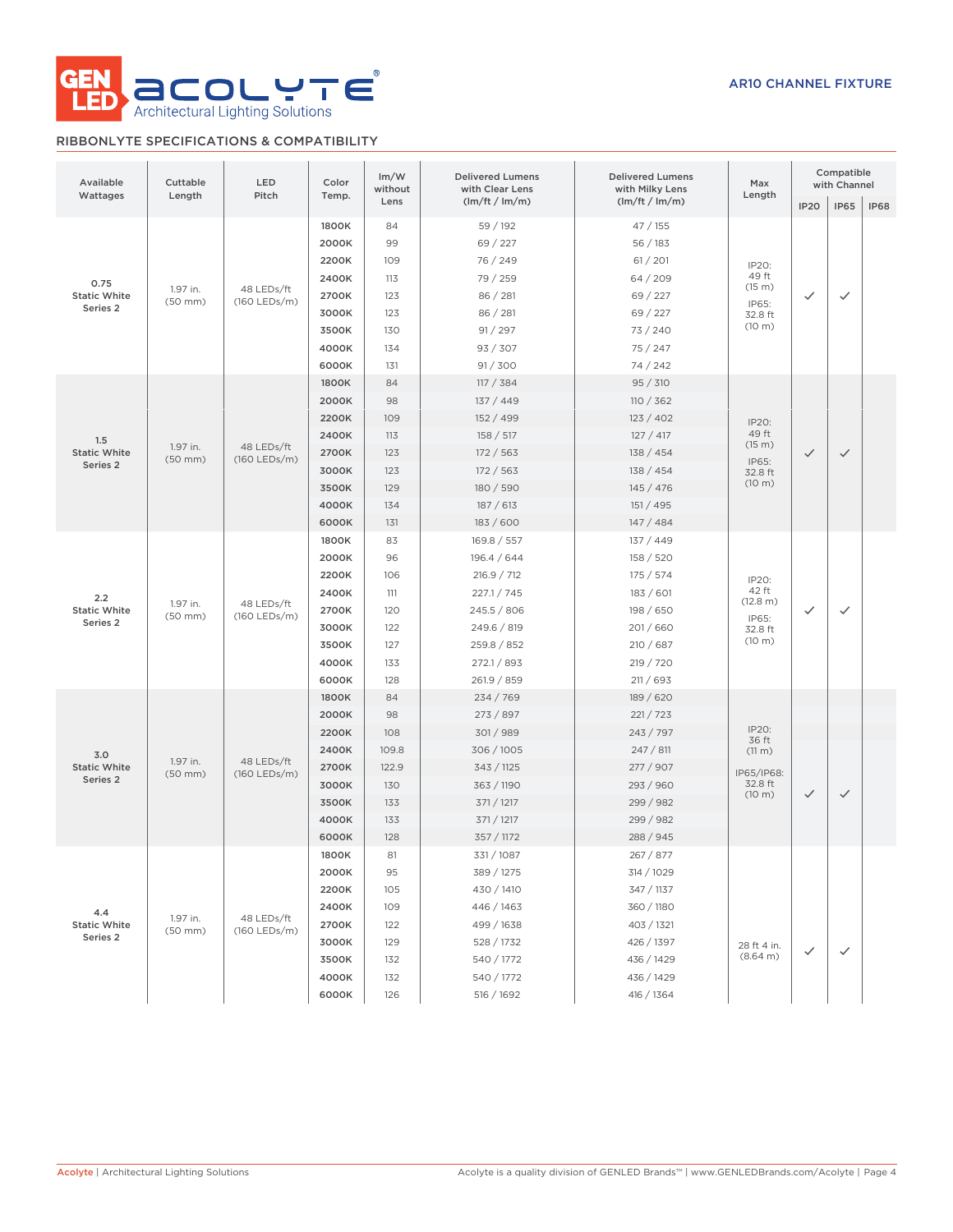

### RIBBONLYTE SPECIFICATIONS & COMPATIBILITY

| <b>Available Watt-</b>            | Cuttable                 | <b>LED</b>                                                                         | Color                                              | Im/W<br>without | <b>Delivered Lumens</b><br>with Clear Lens | <b>Delivered Lumens</b><br>with Milky Lens | Max               |              |              | Compatible<br>with Channel |  |
|-----------------------------------|--------------------------|------------------------------------------------------------------------------------|----------------------------------------------------|-----------------|--------------------------------------------|--------------------------------------------|-------------------|--------------|--------------|----------------------------|--|
| ages                              | Length                   | Pitch                                                                              | Temp.                                              | Lens            | (lm/ft / lm/m)                             | (lm/ft / lm/m)                             | Length            | <b>IP20</b>  | <b>IP65</b>  | <b>IP68</b>                |  |
|                                   |                          |                                                                                    | Red                                                | 41              | 29/94                                      | 23/76                                      | IP20:             |              |              |                            |  |
| 0.75<br><b>Static Color</b>       | 1.97 in.                 | 48 LEDs/ft                                                                         | Green                                              | 175             | 122/400                                    | 98 / 323                                   | 49 ft<br>(15 m)   | $\checkmark$ | $\checkmark$ |                            |  |
| Series 2                          | $(50$ mm $)$             | (160 LEDs/m)                                                                       | <b>Blue</b>                                        | 19              | 13.3 / 43                                  | 11 / 35                                    | IP65:<br>32.8 ft  |              |              |                            |  |
|                                   |                          |                                                                                    | Amber                                              | 34              | 24/78                                      | 19/63                                      | (10 m)            |              |              |                            |  |
|                                   |                          |                                                                                    | Red                                                | 42              | 59 / 192                                   | 47/155                                     | IP20:             |              |              |                            |  |
| 1.5<br><b>Static Color</b>        | 1.97 in.                 | 48 LEDs/ft                                                                         | Green                                              | 160             | 223 / 732                                  | 180 / 591                                  | 49 ft<br>(15 m)   | $\checkmark$ | $\checkmark$ |                            |  |
| Series 2                          | $(50$ mm $)$             | (160 LEDs/m)                                                                       | <b>Blue</b>                                        | 18              | 25/82                                      | 20/66                                      | IP65:<br>32.8 ft  |              |              |                            |  |
|                                   |                          |                                                                                    | Amber                                              | 34              | 47 / 156                                   | 38 / 125                                   | (10 m)            |              |              |                            |  |
|                                   |                          |                                                                                    | Red                                                | 42              | 86 / 282                                   | 69 / 227                                   | IP20:<br>42 ft    | $\checkmark$ |              |                            |  |
| 2.2<br><b>Static Color</b>        | 1.97 in.<br>$(50$ mm $)$ | 48 LEDs/ft<br>(160 LEDs/m)                                                         | Green                                              | 145             | 297 / 973                                  | 239 / 785                                  | (12.8 m)          |              | $\checkmark$ |                            |  |
| Series <sub>2</sub>               |                          |                                                                                    | <b>Blue</b>                                        | 18              | 37/121                                     | 30/97                                      | IP65:<br>32.8 ft  |              |              |                            |  |
|                                   |                          |                                                                                    | Amber                                              | 34              | 70 / 228                                   | 56 / 184                                   | (10 m)            |              |              |                            |  |
|                                   | 1.97 in.<br>$(50$ mm $)$ |                                                                                    | Red                                                | 40              | 112 / 366                                  | 90/295                                     |                   |              |              |                            |  |
| 3.0<br><b>Static Color</b>        |                          | 48 LEDs/ft<br>(160 LEDs/m)                                                         | Green                                              | 127             | 354 / 1162                                 | 286 / 937                                  | 32.8 ft           | $\checkmark$ | $\checkmark$ |                            |  |
| Series 2                          |                          |                                                                                    | Blue                                               | 25              | 70 / 229                                   | 56/185                                     | (10 m)            |              |              |                            |  |
|                                   |                          |                                                                                    | Amber                                              | 29              | 81 / 265                                   | 65/214                                     |                   |              |              |                            |  |
|                                   |                          |                                                                                    | Red                                                | 38              | 155 / 510                                  | 125 / 411                                  |                   |              |              |                            |  |
| 4.4<br><b>Static Color</b>        | 1.97 in.                 | 48 LEDs/ft                                                                         | Green                                              | 117             | 479 / 1571                                 | 386 / 1267                                 | 29 ft             | $\checkmark$ | $\checkmark$ |                            |  |
| Series <sub>2</sub>               | $(50$ mm $)$             | (160 LEDs/m)                                                                       | <b>Blue</b>                                        | 24              | 98 / 322                                   | 79 / 260                                   | (8.8 m)           |              |              |                            |  |
|                                   |                          |                                                                                    | Amber                                              | 25              | 102 / 336                                  | 83 / 271                                   |                   |              |              |                            |  |
| 1.0<br>Variable White<br>Series 2 | 1.97 in.<br>$(50$ mm $)$ | 2000K<br>42 LEDs/ft<br>$\begin{array}{c} + \end{array}$<br>$(140$ LEDs/m)<br>6500K |                                                    | 85              | 79 / 259                                   | 64 / 209                                   | 32.8 ft<br>(10 m) | $\checkmark$ | $\checkmark$ |                            |  |
| 3.0<br>Variable White<br>Series 2 | 1.97 in.<br>$(50$ mm $)$ | 42 LEDs/ft<br>(140 LEDs/m)                                                         | 2000K<br>$\begin{array}{c} + \end{array}$<br>6500K | 80              | 223 / 732                                  | 180 / 591                                  | 32.8 ft<br>(10 m) | $\checkmark$ | $\checkmark$ |                            |  |
| 6.0<br>Variable White<br>Series 2 | 1.97 in.<br>$(50$ mm $)$ | 42 LEDs/ft<br>$(140$ LEDs/m)                                                       | 2000K<br>$\begin{array}{c} + \end{array}$<br>6500K | 75              | 419 / 1373                                 | 337.5 / 1107                               | 32.8 ft<br>(10 m) | $\checkmark$ | $\checkmark$ |                            |  |

### DIODE VISIBILITY CHART (Data below applies to installations with Milky lens only)

| No Visible Diode = N |                                                   | With Visible Diode = Y           |
|----------------------|---------------------------------------------------|----------------------------------|
|                      | <b>Static White &amp; Static Color RibbonLyte</b> | <b>Color Changing RibbonLyte</b> |
| 0.75/1.5/2.2         | 3.0/4.4                                           | Variable White                   |
| IP2O<br><b>IP65</b>  | IP20<br>IP65                                      | IP <sub>20</sub><br><b>IP65</b>  |
| N                    | N                                                 | N                                |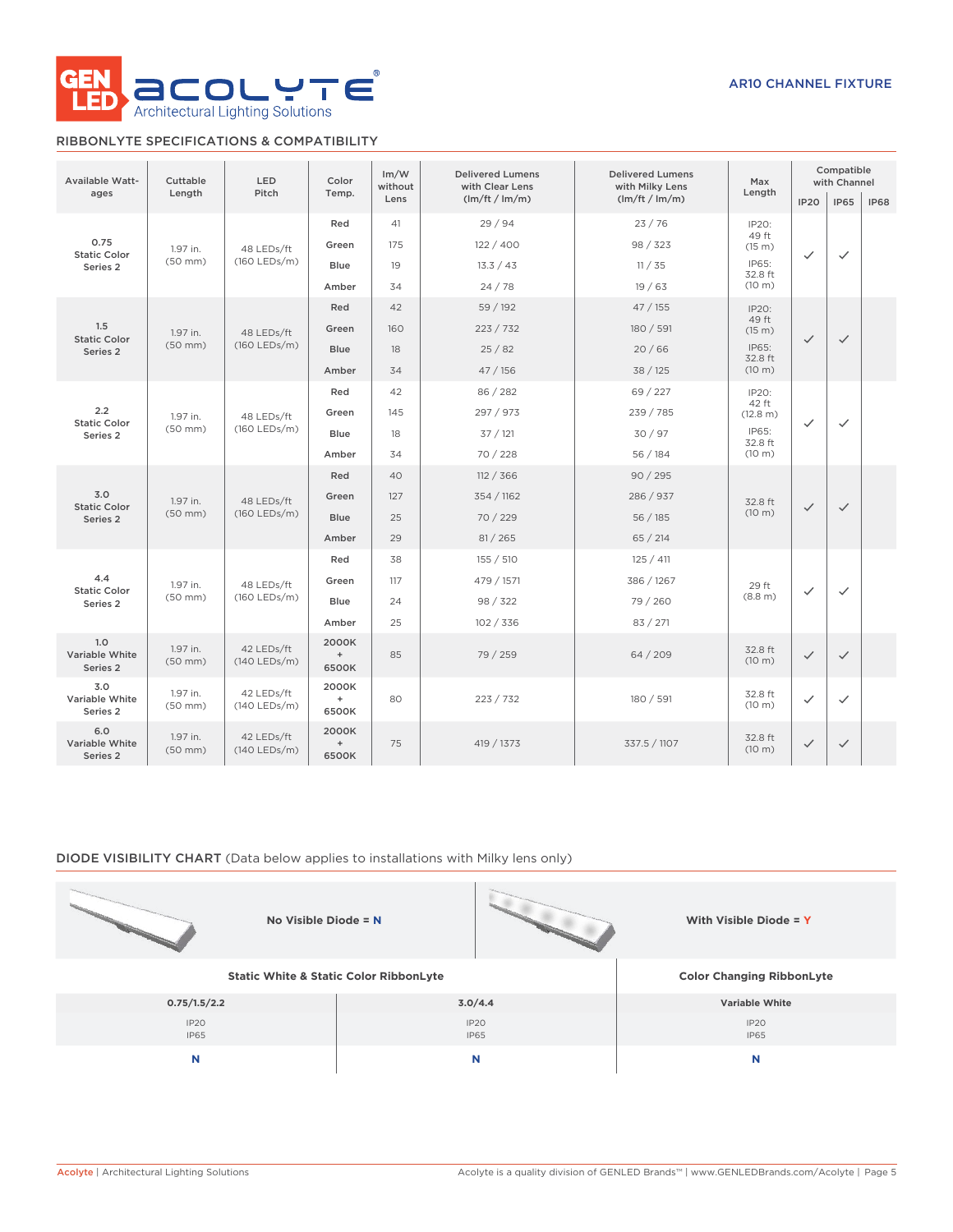

### AVAILABLE DRIVERS

#### NON-DIMMING ELECTRONIC DRIVERS LUTRON HI-LUME DRIVERS



30W, 60W, 96W Non-Dimming Electronic Class 2 Drivers

Part No.: • DRVW2430 (30 Watt) • DRVW2460 (60 Watt)

• DRVW2496 (96 Watt)

Output Voltage: 24 V Voltage Range: 120-277 VAC IP Rating: Dry or Damp UL Listed





60W, 96W, 150W, 300W ELV/MLV Dimmable Drivers

Part No.:

- DRVW2460ELVMLV (60 Watt)
- DRVW2496ELVMLV (96 Watt)
- DRVW24150ELVMLV (150 Watt)
- DRVW24300ELVMLV (300 Watt)

Line Voltage Dimmable Drivers Output Voltage: 24 V Voltage Range: 100-277 VAC IP Rating: IP67 Dimmable UL, CE, and CSA Listed



240W, 320W Non-Dimming Electronic Drivers

Part No.: • DRVW24240 (240 Watt) • DRVW24320 (320 Watt)

Output Voltage: 24 V Voltage Range: 90-305 VAC IP Rating: Dry or Damp UL Recognized



40W Lutron Hi-Lume 1% Dimming Class 2 Drivers

Part No.: • DRVLUT24403W (40 Watt, 3-wire) • DRVLUT24402W (40 Watt, 2-wire)

Output Voltage: 24 V Voltage Range: 120-277 VAC (3-wire model) or 120V (2-wire model) IP Rating: Dry or Damp Dimmable using 2-wire forward phase, 3-wire+G or digital EcoSystem UL Listed



#### LUTRON Skylark Contour Dimmer

Part No.: TRIDIMSKY Width: 2.94 in (75 mm) Length: 4.69 in (120 mm) Depth: 0.30 in (7.6 mm)

- Single pole and 3-way versions
- Compatible with Acolyte MLV drivers
- Slide adjusts brightness and On/Off control
- 30 mA max control current
- Available in white finish



#### LUTRON NOVA-T Dimmer

Part No.: TRIDIMNOVA Width: 2.75 in (70 mm) Length: 4.56 in (116 mm) Depth: 0.30 in (7.6 mm)

- Slide adjusts brightness and On/Off control
- 30 mA max control current
- Available in white finish



#### LUTRON DIVA Dimmer

Part No.: TRIDIMDIVA (With Locator Light) TRIDIMDIVAL Width: 2.94 in (75 mm) Length: 4.69 in (120 mm) Depth: 0.30 in (7.6 mm)

- Large paddle switch with a captive linear-slide dimmer
- 30 mA max control current
- Available in white finish
- Available with locator light which glows green when the switch is off

Note: For more options, please reference the Optional Dimmer List on Acolyte product website page.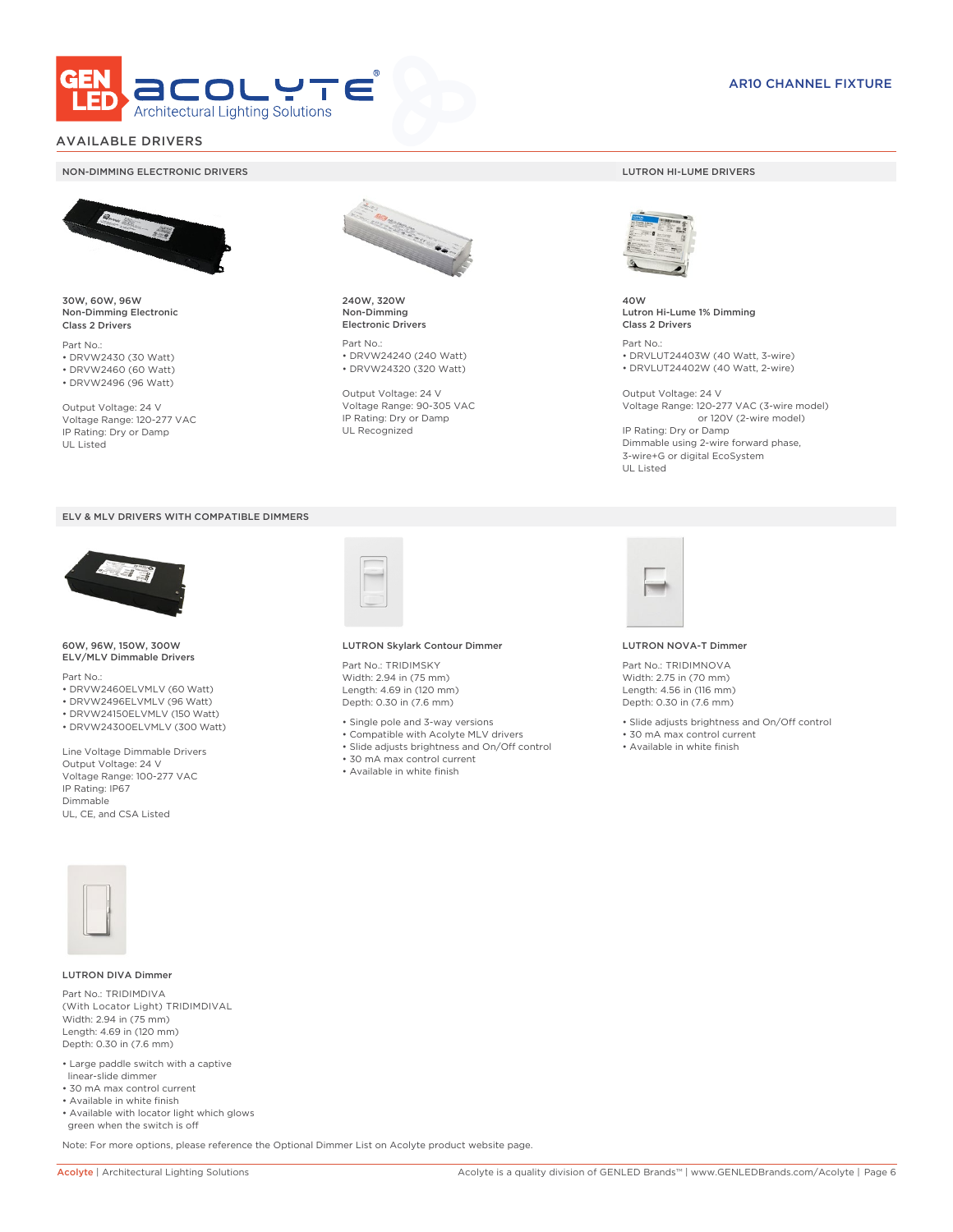

### AVAILABLE DRIVERS / CONTROLLERS AND DIMMING OPTIONS / WIRE GAUGE CHART

### 0-10V DRIVERS AND DIMMERS **DIMMING MODULE**



0-10V Dimmable Waterproof Drivers

96W Part No.: DRVW249610P 288W Part No.: DRVW2428810P Output Voltage: 24 V (+/- 0.5V) Voltage Range: 100-277 VAC Environmental Rating: UL Wet Location UL Listed



## LUTRON DIVA Dimmer

Part No.: LVDIMDIVA Width: 2.94 in (75 mm) Length: 4.69 in (120 mm) Depth: 0.30 in (7.6 mm)

- Compatible with 0-10 V Dimming
- Module • Large paddle switch with a captive
- linear-slide dimmer
- 30 mA max control current
- Available in white finish

#### DMX CONTROLLER AND PART NUMBER - FOR COLOR CHANGING VERSIONS



GLASS TOUCH WALL CONTROLLER Part Number: AWCRGBWW AWCVWW



4 CHANNEL WATERPROOF DMX INTERFACE Part Number: DMXINFWLCD4



1 ZONE WALL CONTROLLER Part Number: DMXCTRLG



5 CHANNEL DMX INTERFACE Part Number: DMXINFLCD5



#### LUTRON NOVA-T Dimmer

Part No.: LVDIMNOVA Width: 2.75 in (70 mm) Length: 4.56 in (116 mm) Depth: 0.30 in (7.6 mm)

- Compatible with 0-10 V Dimming Module
- Slide adjusts brightness and On/Off control
- 30 mA max control current • Available in white finish
	-



#### Variable White Dimming Module

Part No.: VWDIMMOD

- 1 dimming module required per 30 ft (9.1 m)
- This product is only compatible with Variable White RibbonLyte, not Variable White Amber or Variable White Red. Works with any 0-10V dimmers to provide CCT change with one dimmer and brightness change with the other.

Note: Max length before additional power is introduced



5 ZONE WALL CONTROLLER Part Number: DMXCTRL



DMX OPTO SPLITTER Part Number: DMXOS8



10 ZONE WALL CONTROLLER Part Number: DMXCTRLD

| DRIVER AND RIBBONLYTE AT FULL LOAD |      |        |                |        |      |        |      |        |                |        |      |               |      |        |                |        |
|------------------------------------|------|--------|----------------|--------|------|--------|------|--------|----------------|--------|------|---------------|------|--------|----------------|--------|
| Wattages                           |      | 30     |                | 60     |      | 96     |      | 150    |                | 200    |      | 240           |      | 300    |                | 320    |
|                                    |      |        |                |        |      |        |      |        |                |        |      |               |      |        |                |        |
| Wire<br>Gauge                      | Feet | Meters | Feet           | Meters | Feet | Meters | Feet | Meters | Feet           | Meters | Feet | <b>Meters</b> | Feet | Meters | Feet           | Meters |
|                                    |      |        |                |        |      |        |      |        |                |        |      |               |      |        |                |        |
| <b>24 AWG</b>                      | 14   | 4.27   | $\overline{9}$ | 2.74   | 5.5  | 1.68   | 3.75 | 1.14   | 2.75           | 0.84   | 2.25 | 0.69          | 1.75 | 0.53   | 1.75           | 0.53   |
| 22 AWG                             | 22   | 6.71   | 14             | 4.27   | 9    | 2.74   | 5.75 | 1.75   | 4.5            | 1.37   | 3.5  | 1.07          | 2.75 | 0.84   | 2.75           | 0.84   |
| 20 AWG                             | 35   | 10.67  | 23             | 7.01   | 14   | 4.27   | 9    | 2.74   | $\overline{7}$ | 2.13   | 5.75 | 1.75          | 4.5  | 1.37   | 4.25           | 1.30   |
| <b>18 AWG</b>                      | 56   | 17.07  | 37             | 11.28  | 23   | 7.01   | 15   | 4.57   | 11             | 3.35   | 9    | 2.74          | 7.5  | 2.29   | $\overline{7}$ | 2.13   |
| <b>16 AWG</b>                      | 90   | 27.44  | 60             | 18.29  | 37   | 11.28  | 24   | 7.32   | 18             | 5.49   | 15   | 4.57          | 12   | 3.66   | 11             | 3.35   |
| <b>14 AWG</b>                      | 142  | 43.29  | 95             | 28.96  | 59   | 17.99  | 38   | 11.59  | 28             | 8.54   | 23   | 7.01          | 19   | 5.79   | 17             | 5.18   |
| <b>12 AWG</b>                      | 226  | 68.90  | 151            | 46.04  | 94   | 28.66  | 60   | 18.29  | 45             | 13.72  | 37   | 11.28         | 30   | 9.15   | 28             | 8.54   |
| <b>10 AWG</b>                      | 360  | 109.76 | 240            | 73.17  | 150  | 45.73  | 96   | 29.27  | 72             | 21.95  | 60   | 18.29         | 48   | 14.63  | 45             | 13.72  |
| 8 AWG                              | 574  | 175.00 | 381            | 116.16 | 239  | 72.87  | 153  | 46.65  | 115            | 35.06  | 95   | 28.96         | 76   | 23.17  | 71             | 21.65  |